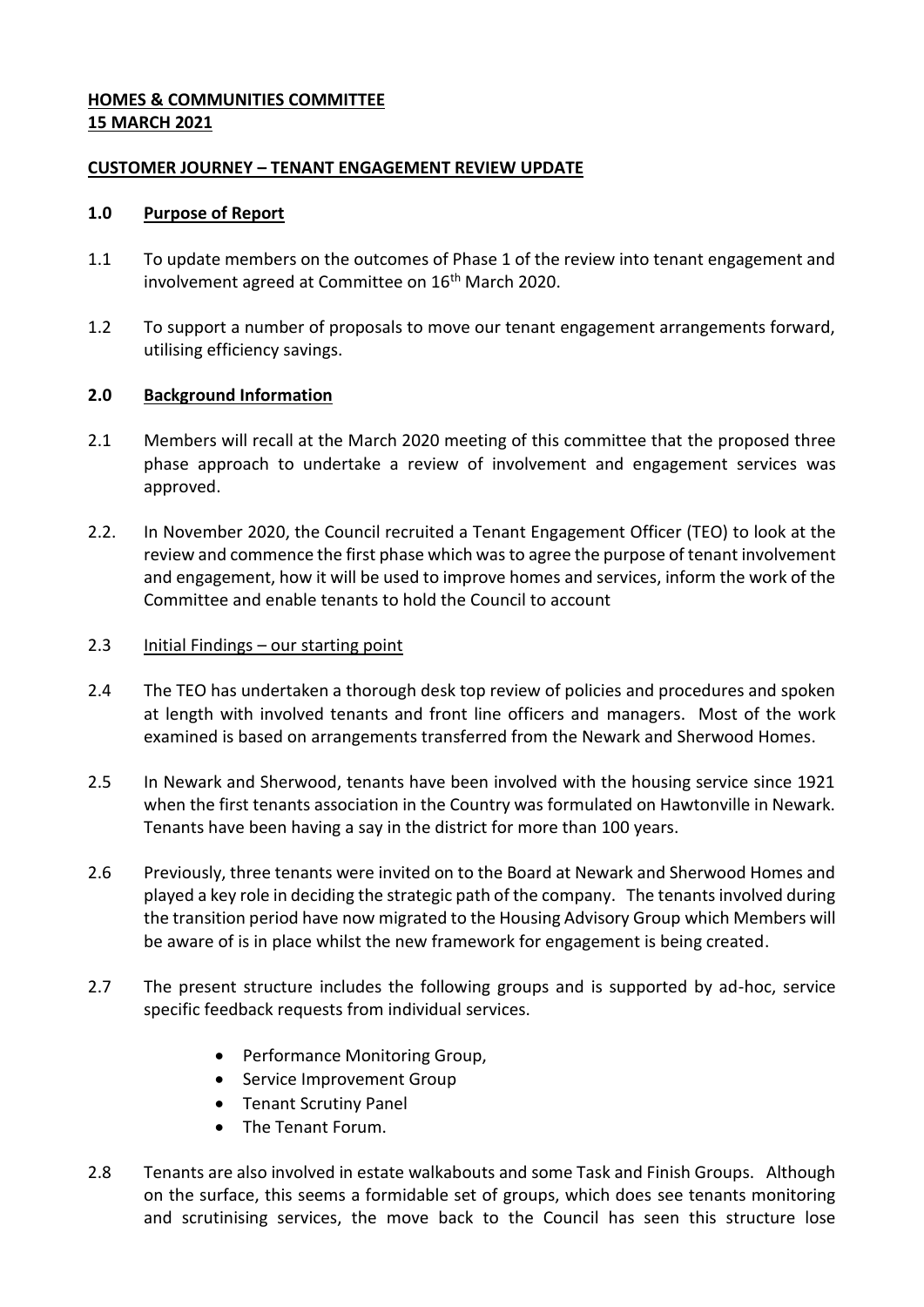momentum and so needs a regular injection of time from Officers to keep up the enthusiasm and drive to see improvements come to fruition.

- 2.9 Involved Tenants and tenant members of the Housing Advisory Group have recently been incorporated into the Council's Complaints Process and offered their services as advocates to tenants who need someone to talk to when they are experiencing difficulties with the service.
- 2.10 Although the structure outlined in 2.7 can be seen to hold the Council to account, officers will support tenants to review the structure in light of the new White Paper, feedback from tenants on how they wish to be involved and consider new ways to make tenant engagement stronger, representative, focused, flexible to the tenants available time and more appropriate. This will feed into phase 2 of the review.
- 2.11 Independence comes in the form of the Tenant Forum, which is chaired by a tenant and involves tenants from across the other elements of involvement, such as the Performance Group etc. Currently they number 12. These members are not formally elected and do not directly represent the community although they are very dedicated and keen to make a difference to housing services.
- 2.12 Newark and Sherwood District Council had previously supported a number of tenants and residents associations, giving people in communities an opportunity to get involved independently at a local level. There is no information to suggest these groups had been developed during the time of the ALMO and only one group has been found still in operation, based in Ollerton and Boughton.
- 2.13 The service also replies on feedback from tenants and leaseholders and there is a number of opportunities throughout the year where surveys and discussions with non-involved tenants do get fed into the system to inform policies and processes.
- 2.14 Publicity and website presence does not seem to show any obvious direction with regards to what is on offer, what tenants can be involved in and how their involvement makes a difference.
- 3. The purpose of tenant involvement and engagement
- 3.1 A new National Standards for Tenant Engagement have been produced by the Tenant Participation Advisory Service which recognises the importance of tenants' contributions to landlord services as does the Government's White Paper 'A Charter for Social Housing Residents'.
- 3.2 Tenant involvement and scrutiny can deliver better outcomes and can impact our tenants in different ways, covering a wide range of activities. Tenant engagement can be viewed as a continuum, from ensuring effective governance and delivery of core services to supporting individual and community empowerment. It is an investment and a pathway to cost savings and provision of better, more targeted and effective services to tenants and leaseholders based on their values and opinions.
- 3.3 As a housing provider it is essential that we give tenants and leaseholders the opportunity to influence the services they receive through appropriate representation as they experience the service on a day to day basis and they know how to put things right. This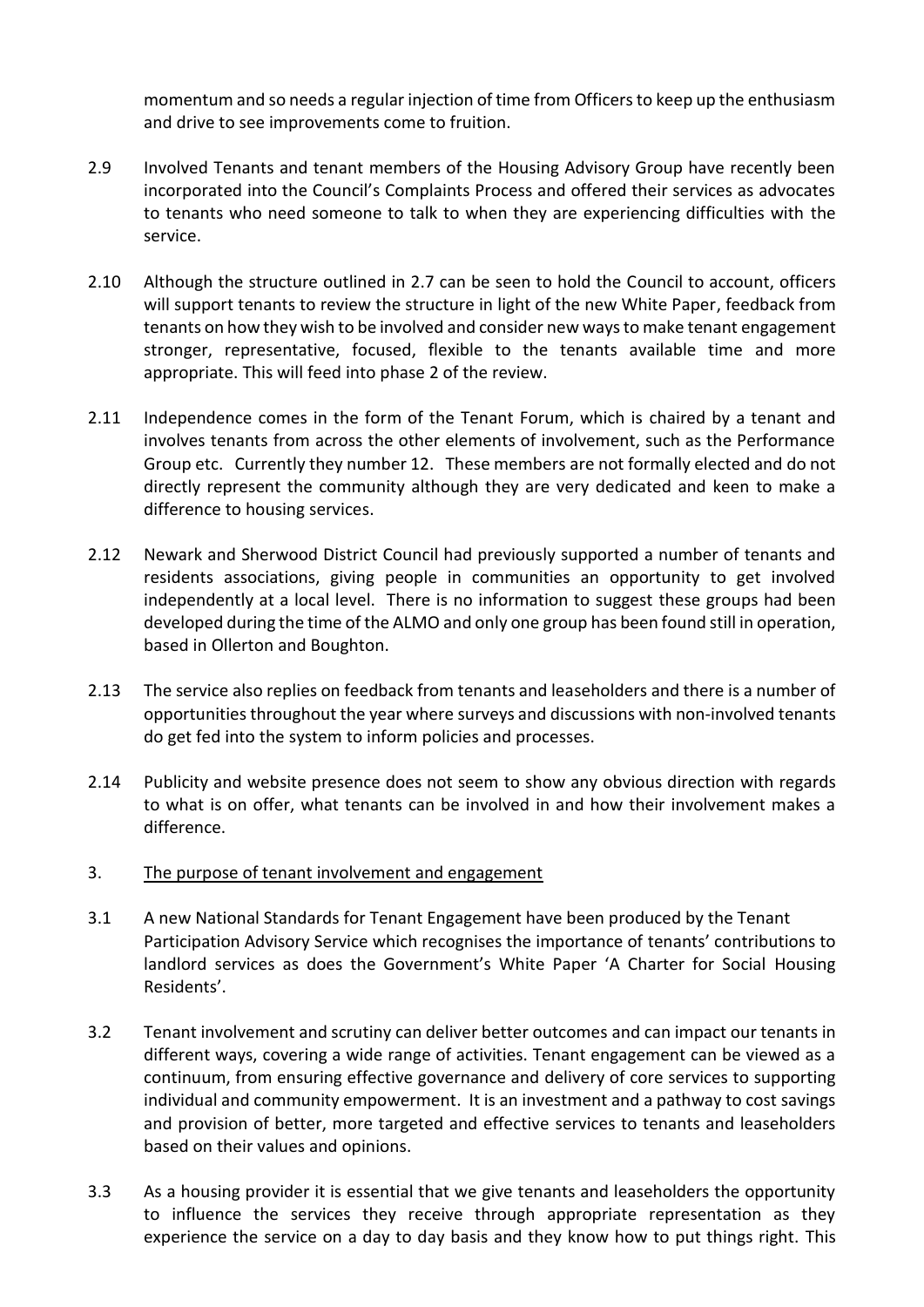could be at any level they wish to be involved at, whether it be to just feedback on something they have experienced or to let the Council know "what works well, even better if" often referred to as *www.ebi.*

- 3.4 Tenants have an interest in making sure their rent is being used properly and gaining the very best value from it. The current involved tenants see their role as:
	- making a difference for the betterment of services for tenants and leaseholders and wider communities
	- Scrutineers of services (working in partnership with housing colleagues).
	- Influencing the Council through raising suggestions, concerns and ideas to consider for future service delivery
- 4. How can Tenant Engagement improve homes and services, inform the work of the Committee and hold the Council to account?
- 4.1 In addition to the existing structure, there is a real desire by tenants to help develop in the following areas:
	- Developing contract specifications for investment works
	- Driving up quality and reporting poor performance and work with officers when those levels drop below expected outcomes.
	- Assessing the effectiveness of delivery from a tenant and leaseholder perspective.
	- As sounding boards for new ideas or just to get the service user perspective
	- Estate walkabouts with Members, Officers and Tenants as well as other agencies, to view their communities and work together to identify improvements.
	- Developing existing work on void Inspections to monitor the impact of new standards.
	- Working closely with this committee to benefit tenants and the wider community.
- 4.2 The Council are just awaiting feedback from consultation around the customer experience of various landlord services and how they wish to engage and influence going forward which will supplement the list above and influence the structure we will adopt in phase two of the review.

# **5. Proposals following Phase 1 review**

# 5.1 **The commitments requested of the Committee to ensure influence and accountability**

- 5.2 For the Committee to commit to the following pledge:
	- i. To seek, recognise, listen to and respect the voice of the tenant at the Committee level
	- ii. To be held accountable where tenants feel this isn't the case
	- iii. To invite regular updates on the work, views and feedback of tenants
	- iv. Commission activities/work/reports at the request of tenants following scrutiny, mystery shopping, legislative changes and regulatory notices
	- v. Encourage regular feedback from tenants and show how this informs existing and new service delivery
	- vi.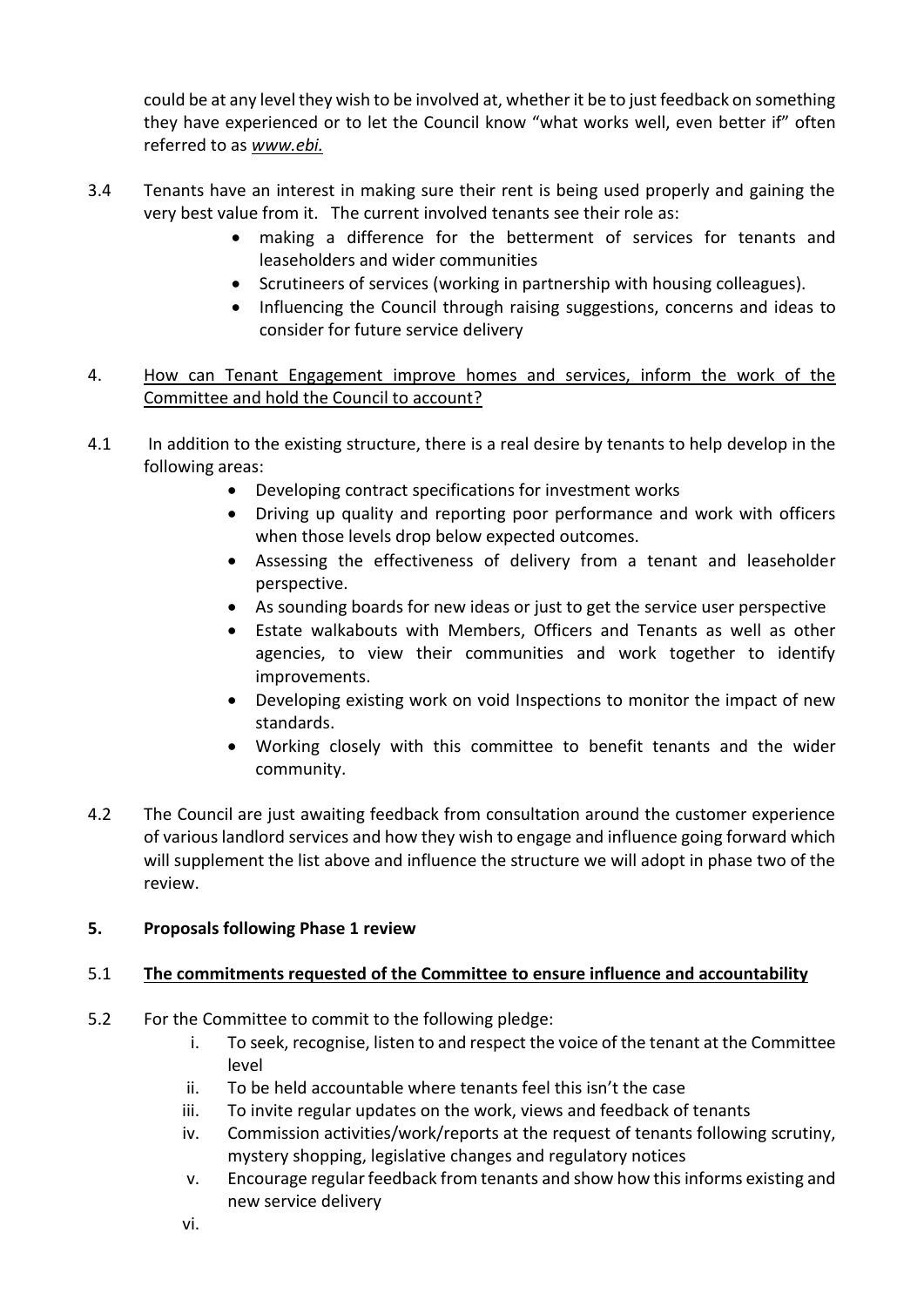## 5.3 **Additional Tenant Engagement Officer - £37,622**

- 5.4 Going forward it is envisaged that the level of involvement will increase exponentially, both in individual involvement and representative groups and stretch across a larger section of the District reflecting the diverse demographic of households.
- 5.5 To facilitate this, the Council are looking for additional resources in the form of an additional TEO, to support the development work of the existing TEO and to engage more tenants and leaseholders. There is significant work to do to develop new and innovative opportunities for involvement including our digital offer to tenants.

## 5.6 **Training investment for existing involved tenants - £16,700**

- 5.7 We are in the process of conducting a training needs survey for tenants and it is clear that the digital 'barrier' makes it difficult for some to be engaged effectively. Building the capacity and upskilling our communities digitally will contribute to the Council's Community Plan through supporting the creation of vibrant and self-sufficient local communities where residents look out for each other and actively contribute to the local areas .
- 5.8 The committee is asked to support funding for a pilot project for involved tenants which will train them around digital and online use, and then they, will deliver this training to others in the community. The benefits to the community being:
	- Feeling better connected to family, friends and their local community
	- Improved mental health and wellbeing
	- Greater understanding of what you can do online e.g. order prescriptions, book appointments
	- Improved digital confidence & skills
	- Better equipped to access information, advice and support that will support their health and well being
	- Reduced loneliness and isolation be able to for example access support groups
	- Opportunities to build new friendships via for example on line forums
	- Increased awareness of the 'online world'
- 5.9 Involved tenants will volunteer their time into this project and help deliver the programme, in exchange for the investment in their development. This will also benefit their engagement with the Council.
- 5.10 Newark Community and Voluntary Service (CVS) are keen to support this initiative, and will engage a Worker to work with tenants, often on a one to one basis, to fully capacitate them going forward. Each tenant will have a personalised plan including goals they want to achieve or aspire to. We will evaluate the current level of skills and confidence, reviewing at regular intervals as to measure progress against their plan.
- 5.11 At the end of the programme, we will assess the progress tenants have made in terms of skills and confidence levels and CVS will provide an evaluation report of the project. As a result we will also develop a support pack which can be rolled out to tenants as part of the training and online for those that want to try it themselves.
- 5.12 The pilot will require the Council to meet the wages and expenses of a CVS worker for six months including some equipment. We would also need 10 training tablets which can be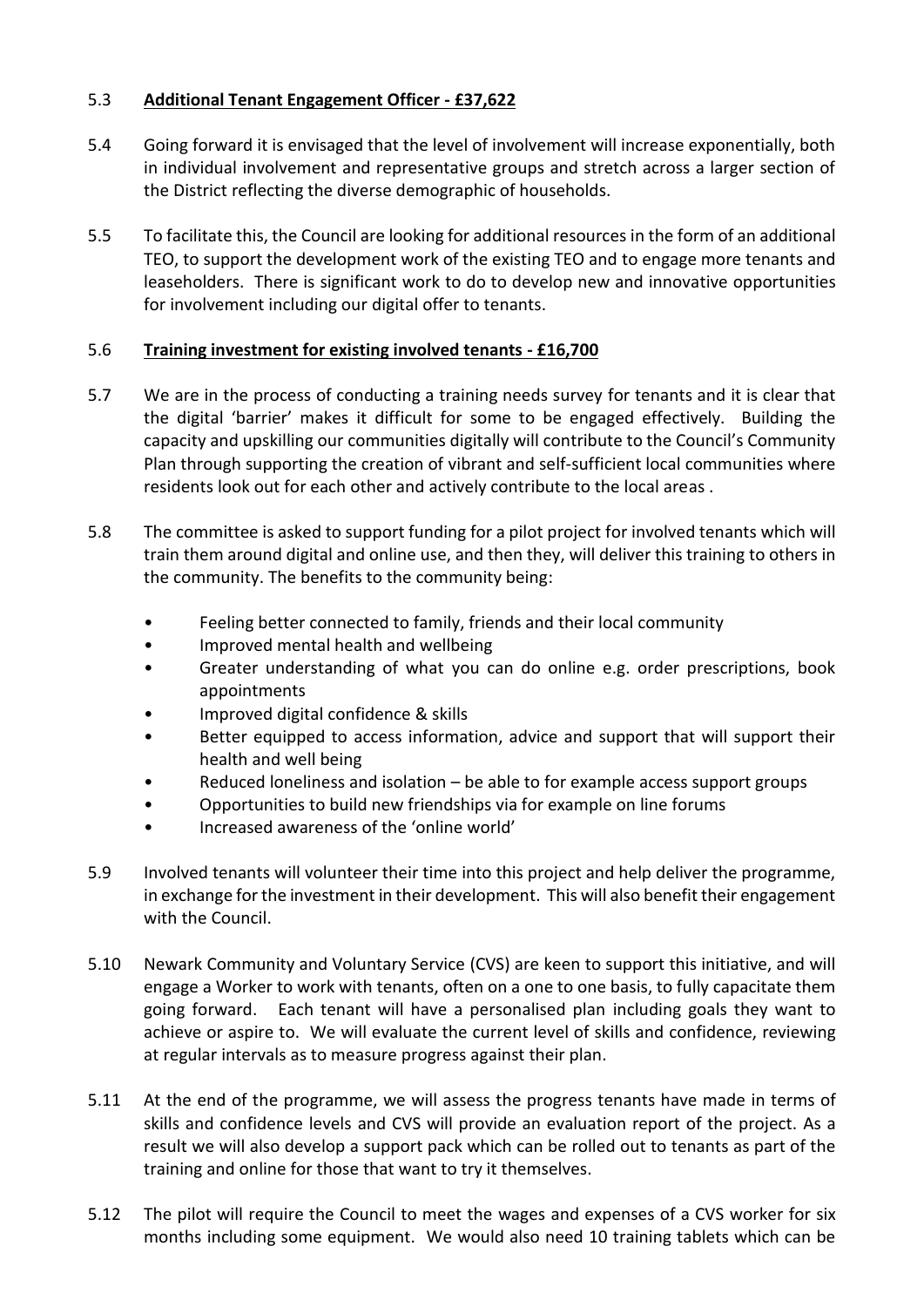loaned to tenants who do not have access to appropriate hardware. These will be returned once the training is over and could be reused to start another round of training. The cost of this activity is £16,700.

## 5.13 **Community Chest Fund - £20,000**

- 5.14 Tenants are keen to try and reinvest some of the efficiency savings back into communities. Suggestions have been made about putting security gates in to Howe's Court in Newark, two benches to remember former tenant reps who had sadly passed, (sited in communal areas for tenants), repairing an alley way fence damaged along Ash Rd due to anti-social behaviour, provide new chairs for Cleveland Square Community Centre, flower boxes and beds at Magda Close, Lowdham. Ideas continue to come in.
- 5.15 It is proposed that we allocate £20,000 as a 'community chest' for these small community based ideas which will improve people's local space, especially when Covid is under control. If this idea is popular it may be that committee will be asked to consider providing a similar 'community chest' in subsequent years.

## **6.0 Digital Implications**

- 6.1 Despite the transformative impact of technology on society, many people in the UK remain digitally excluded. This matters as those who are excluded digitally are also far more likely to be disadvantaged according to many other social and economic measures. The digital divide exacerbates inequality. Tenant engagement initiatives aims to tackle this inequality by upskilling tenants and consulting with those tenants on how the Council can shape its digital services to its customer needs.
- 6.2 Upon signing the Local Digital Declaration a commitment was made for a community focused project that works towards digital inclusivity. Tenant engagement working with partners Newark CVS is a project that achieves this commitment.

## **7.0 Financial Implications – FIN20-21/4691**

- 7.1 The Housing Revenue Account (HRA) has a small annual budget of £5,000 for Tenant Involvement, which for the last two years as hardly been used. The initiatives outlined in this report have a threefold financial impact on NSDC, totalling 74,322, along with future years costs to be financed.
- 7.2 Firstly, the cost of an additional Tenant Engagement Officer on NS10 (including on-costs) of £37,622 is to be funded from the HRA Efficiency Reserve. This was created in the current financial year from budget savings identified in bringing the service back in-house. This reserve currently totals £691,000, and was created to finance further improvements to service provision, with approval from the H & C Committee. Future years' costs will also come from the Efficiency Reserve, or be incorporated into the base budget.
- 7.3 Secondly, the £16,700 identified in paragraph 5.7 for the CVS digital worker and purchase of tablets, will also be funded from the Efficiency Reserve, but will be a one off cost.
- 7.4 Thirdly, the initiative around a 'Community Chest' for tenant led ideas and improvements, can be funded from underspends identified in the HRA in the current year. The £20,000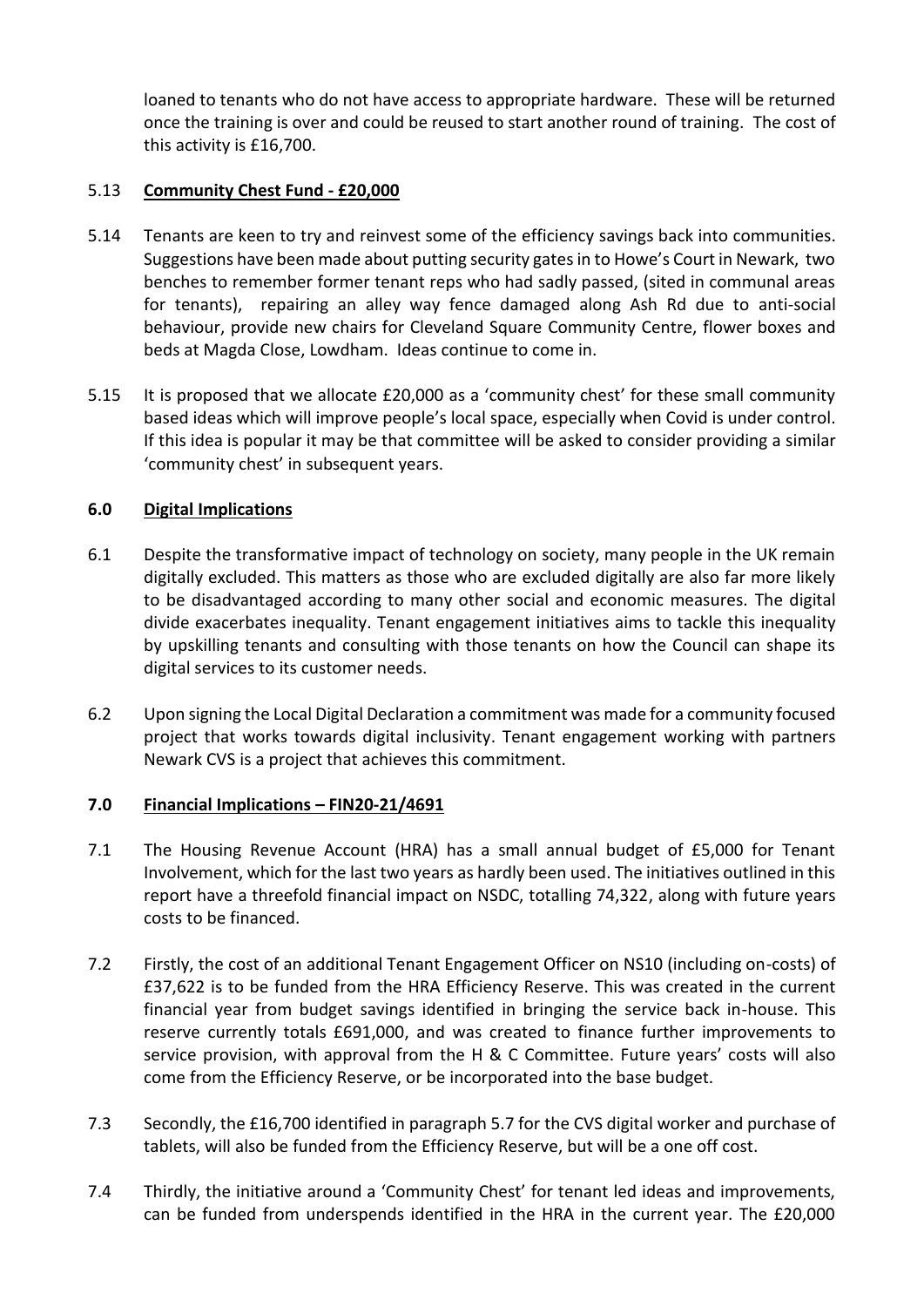proposed base will go into a Tenant Initiative Reserve, to be accessed and utilised to fund such suggestions as those mentioned in paragraph 5.10.

### **8.0 Community Plan – Alignment to Objectives**

8.1 These proposals link to supporting the creation of vibrant and self-sufficient local communities where residents look out for each other and actively contribute to the local areas and contribute to % of residents attending a digital skills course who now feel more confident in using our services online.

### **9.0 Comments of Director(s) or Housing Advisory Group**

- 9.1 Comments from the Housing Advisory Group on 18<sup>th</sup> February 2021 commented that tenants were concerned about budgets and value for money. The group support the need to invest in tenant participation and engagement to build a wider, inclusive and modern engagement model. Increasing resources in this area will enable the existing Tenant Engagement Officer to achieve the outcomes required from this review – including implementing in a timely manner and linking into building community spirit and truly engaged communities.
- 9.2 The group also recognise that to bring the Council up to the standard of what the Government White Paper demands is also challenging. The group feel that tenant Involvement at NSDC is far behind other local housing providers in what they offer, through a lack of investment for a number of years, the demands of the White Paper shows this has to change and they welcome these proposals as first steps.

## **10.0 RECOMMENDATION(S)**

**Members note the contents of the report and that:**

- **1. Members support the pledge set out in 5.2 around tenant influence**
- **2. Members approve proposal set out in 5.3 – 5.15 for**
	- **a. the recruitment of an additional Tenant Engagement Officer;**
	- **b. the pilot of "Let's Connect" digital project and;**
	- **c. a community chest budget of £20,000 for community based & tenant led improvements.**
- **3. Members to note that further feedback will come to this Committee on the customer journey findings as they are available.**

#### **Reason for Recommendation(s)**

The additional role supports the commitment of the District Council to tenant engagement and involvement and strengthens compliance with the Regulator of Social Housing - Tenant Engagement and Empowerment Standard

The support of the 'Lets Connect Pilot' supports the Community Plan in engaging with tenants to make them more aware of opportunities for digital use and in particular provides enhanced communication techniques when using council services